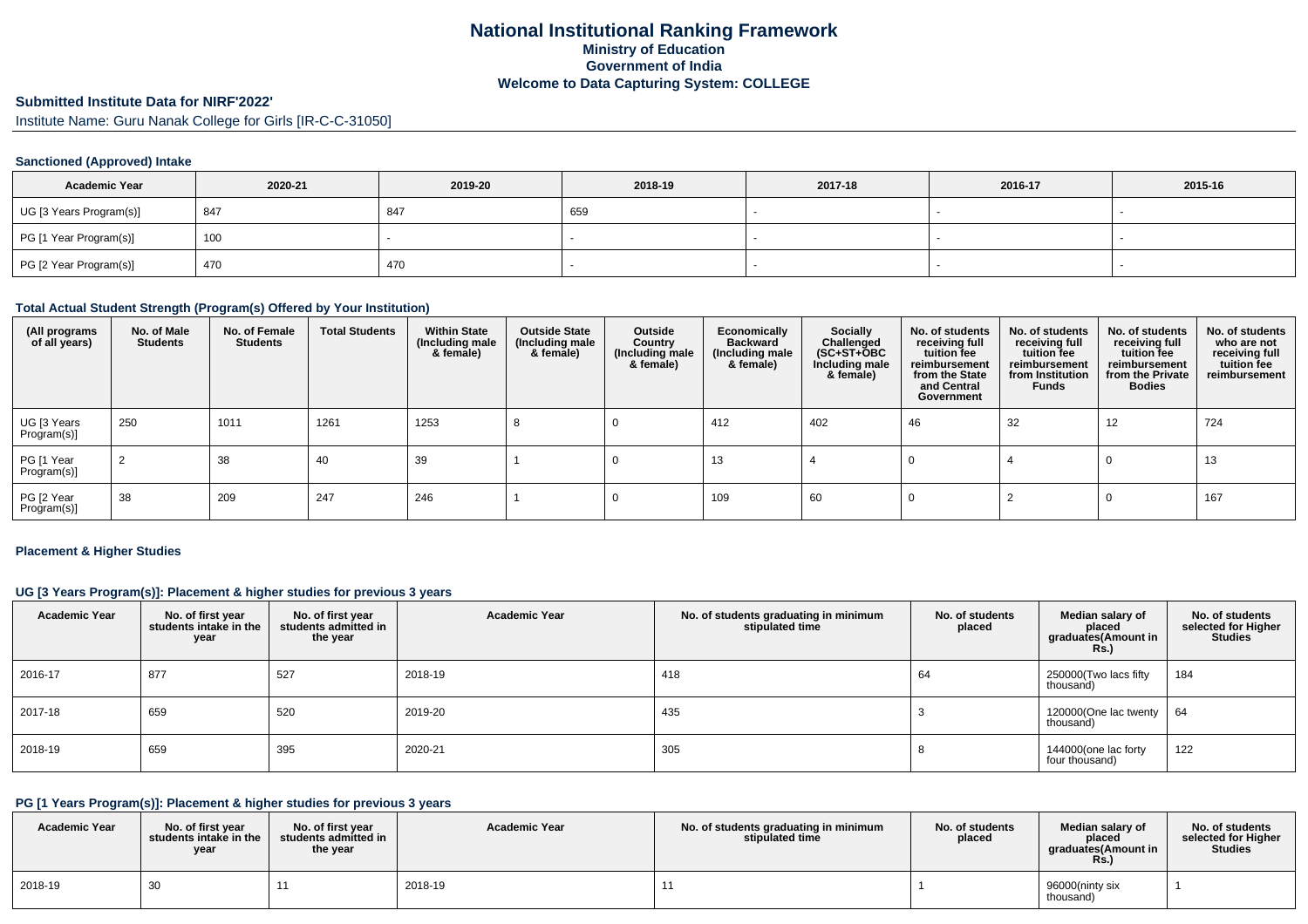| 2019-20 | 100 | ∠ບ | 2019-20 | ∠∪ | 96000(ninty<br>sixthousand |    |
|---------|-----|----|---------|----|----------------------------|----|
| 2020-21 | 100 |    | 2020-21 |    | 0(Zero)                    | ∠ເ |

#### **PG [2 Years Program(s)]: Placement & higher studies for previous 3 years**

| <b>Academic Year</b> | No. of first year<br>students intake in the<br>year | No. of first year<br>students admitted in<br>the year | <b>Academic Year</b> | No. of students graduating in minimum<br>stipulated time | No. of students<br>placed | Median salary of<br>placed<br>graduates(Amount in<br><b>Rs.)</b> | No. of students<br>selected for Higher<br><b>Studies</b> |
|----------------------|-----------------------------------------------------|-------------------------------------------------------|----------------------|----------------------------------------------------------|---------------------------|------------------------------------------------------------------|----------------------------------------------------------|
| 2017-18              | 480                                                 | 213                                                   | 2018-19              | 205                                                      | 30                        | 240000(Two lacs Forty<br>thousand)                               | 22                                                       |
| 2018-19              | 420                                                 | 190                                                   | 2019-20              | 181                                                      | 18                        | 168000(one lac sixty<br>eight thousand)                          | 23                                                       |
| 2019-20              | 470                                                 | 140                                                   | 2020-21              | 110                                                      | 34                        | 180000(one lac eighty<br>thousand)                               | 18                                                       |

## **Financial Resources: Utilised Amount for the Capital expenditure for previous 3 years**

| <b>Academic Year</b><br>2020-21                                                                      |                                                                      | 2019-20                                                                    | 2018-19                                                          |  |  |  |  |  |  |  |  |
|------------------------------------------------------------------------------------------------------|----------------------------------------------------------------------|----------------------------------------------------------------------------|------------------------------------------------------------------|--|--|--|--|--|--|--|--|
| <b>Utilised Amount</b>                                                                               |                                                                      | <b>Utilised Amount</b>                                                     | <b>Utilised Amount</b>                                           |  |  |  |  |  |  |  |  |
| Annual Capital Expenditure on Academic Activities and Resources (excluding expenditure on buildings) |                                                                      |                                                                            |                                                                  |  |  |  |  |  |  |  |  |
| Library                                                                                              | 5568 (five thousand five hundred sixty eight)                        | 313089 (three lacs thirteen thousand eighty nine)                          | 267074 (two lacs sixty seven thousand seventy four)              |  |  |  |  |  |  |  |  |
| New Equipment for Laboratories                                                                       | 937755 (nine lakhs thirty seven thousand seven hundred fifty<br>five | 3482985 (thirty four lacs eighty two thousand nine hundred<br>eighty five) | 1020737 (ten lacs twenty thousand seven hundred thirty<br>seven) |  |  |  |  |  |  |  |  |
| Other expenditure on creation of Capital Assets (excluding<br>expenditure on Land and Building)      | 16370 (Sixteen thousand three hundred seventy)                       | 133883 (one lac thirty three thousand eight hundred eighty<br>three)       | 363914 (three lacs sixty three thousand nine hundred fourteen)   |  |  |  |  |  |  |  |  |

## **Financial Resources: Utilised Amount for the Operational expenditure for previous 3 years**

| <b>Academic Year</b>                                                                                                                                                                           | 2020-21                                                                            | 2019-20                                                                         | 2018-19                                                                             |  |
|------------------------------------------------------------------------------------------------------------------------------------------------------------------------------------------------|------------------------------------------------------------------------------------|---------------------------------------------------------------------------------|-------------------------------------------------------------------------------------|--|
| <b>Utilised Amount</b>                                                                                                                                                                         |                                                                                    | <b>Utilised Amount</b>                                                          | <b>Utilised Amount</b>                                                              |  |
|                                                                                                                                                                                                |                                                                                    | <b>Annual Operational Expenditure</b>                                           |                                                                                     |  |
| Salaries (Teaching and Non Teaching staff)                                                                                                                                                     | 49943339 (four crores nine lacs forty three thousand three<br>hundred thirty nine) | 66014939 (six crores sixty lacs fourteen thousand nine<br>hundred thirty nine)  | 47216235 (four crores seventy two lacs sixteen thousand two<br>hundred thirty five) |  |
| Maintenance of Academic Infrastructure or consumables and<br>other running expenditures(excluding maintenance of hostels<br>and allied services, rent of the building, depreciation cost, etc) | 17017053 (one crore seventy lacs seventy thousand fifty three)                     | 14076654 (one crore forty lacs seventy six thousand six<br>hundred fifty fourd) | 11753008 (one crore seventeen lacs fifty three thousand eight)                      |  |
| Seminars/Conferences/Workshops                                                                                                                                                                 | 94178 (ninety four thousand one hundred seventy eight)                             | 1241253 (twelve lacs forty one thousand two hundred fifty<br>three)             | 200487 (two lacs four hundred eighty seven)                                         |  |

#### **PCS Facilities: Facilities of physically challenged students**

| 1. Do your institution buildings have Lifts/Ramps?                                                                                                         | Yes, more than 60% of the buildings |
|------------------------------------------------------------------------------------------------------------------------------------------------------------|-------------------------------------|
| 2. Do your institution have provision for walking aids, including wheelchairs and transportation from one building to another for<br>handicapped students? | Yes                                 |
| 3. Do your institution buildings have specially designed toilets for handicapped students?                                                                 | Yes, less than 40% of the buildings |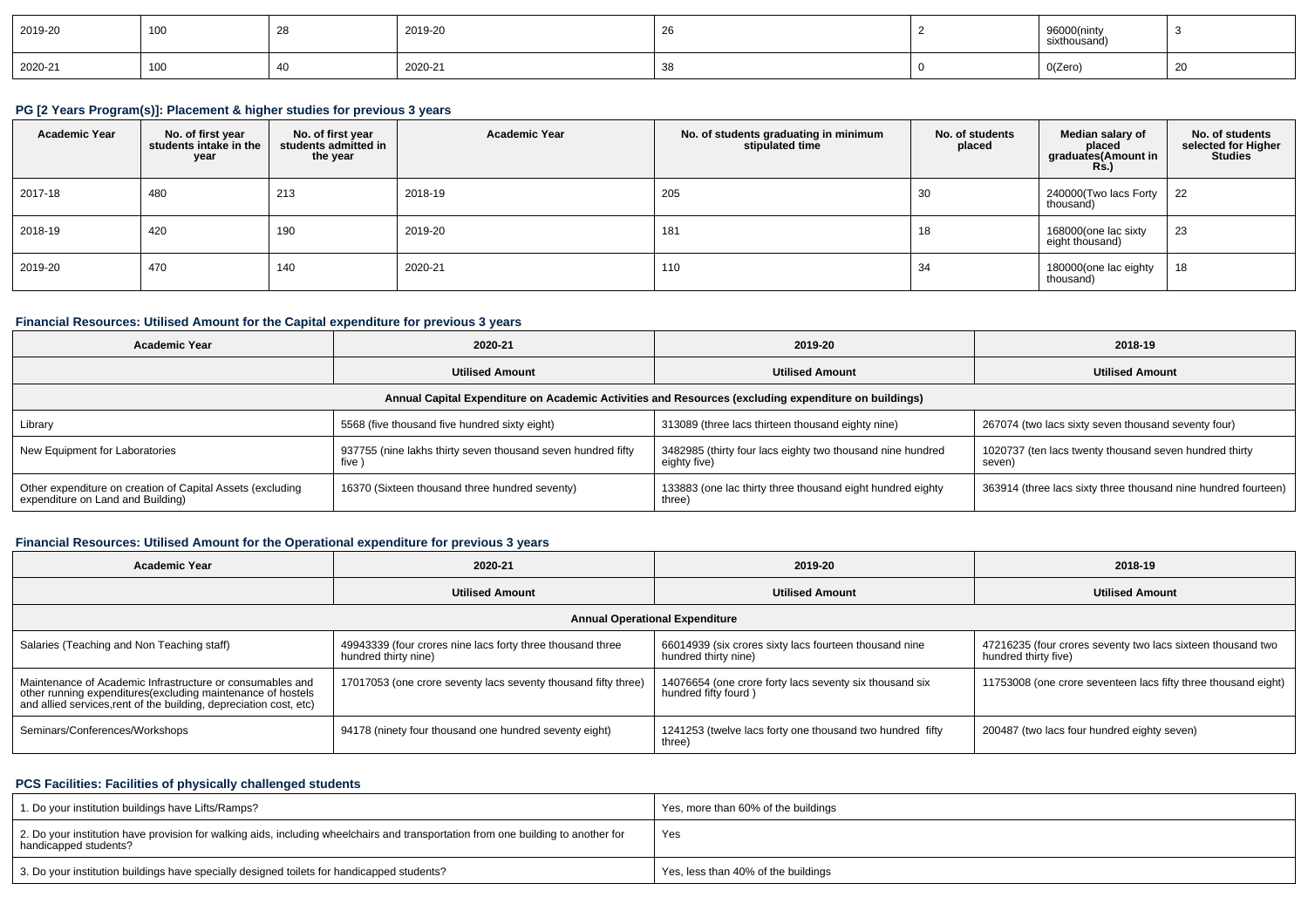### **Faculty Details**

| Srno           | Name                                | Age | Designation                                         | Gender | Qualification | Experience (In<br>Months) | <b>Currently working</b><br>with institution? | <b>Joining Date</b> | <b>Leaving Date</b>      | <b>Association type</b> |
|----------------|-------------------------------------|-----|-----------------------------------------------------|--------|---------------|---------------------------|-----------------------------------------------|---------------------|--------------------------|-------------------------|
| $\overline{1}$ | Ms Gurbinder Kaur                   | 38  | <b>Assistant Professor</b>                          | Female | M.A           | 64                        | Yes                                           | 20-07-2015          | $\sim$                   | Adhoc / Contractual     |
| $\overline{2}$ | Dr Sakshi                           | 30  | <b>Assistant Professor</b>                          | Female | Ph.D          | 95                        | Yes                                           | 20-05-2017          | --                       | Regular                 |
| 3              | Dr Harpreet Kaur                    | 35  | <b>Assistant Professor</b>                          | Female | Ph.D          | 99                        | Yes                                           | 01-07-2013          | $\overline{\phantom{a}}$ | Regular                 |
| $\overline{4}$ | Ms Satbir Kaur                      | 37  | <b>Assistant Professor</b>                          | Female | M. Phil       | 60                        | Yes                                           | 01-08-2017          | $\sim$                   | Adhoc / Contractual     |
| 5              | Dr Shaveta dargan                   | 41  | <b>Assistant Professor</b>                          | Female | M. Phil       | 222                       | Yes                                           | 05-07-2006          | $\overline{\phantom{a}}$ | Regular                 |
| 6              | Dr Sukhwinder<br>Singh              | 47  | <b>Assistant Professor</b>                          | Male   | <b>NET</b>    | 252                       | Yes                                           | 21-07-2005          | $\sim$                   | Regular                 |
| $\overline{7}$ | Dr Sandeep Kaur                     | 34  | <b>Assistant Professor</b>                          | Female | <b>NET</b>    | 84                        | Yes                                           | 24-07-2013          | $\sim$                   | Regular                 |
| 8              | Ms Jaskranbir Kaur                  | 30  | <b>Assistant Professor</b>                          | Female | M.Sc.         | 25                        | Yes                                           | 01-08-2017          | $\sim$                   | Adhoc / Contractual     |
| 9              | Dr Bali Bhadur                      | 40  | <b>Assistant Professor</b>                          | Male   | Ph.D          | 171                       | Yes                                           | 11-07-2007          | $\overline{\phantom{a}}$ | Regular                 |
| 10             | Dr Neeraj Gupta                     | 52  | <b>Assistant Professor</b>                          | Female | Ph.D          | 184                       | Yes                                           | 07-07-2006          | $\sim$                   | Regular                 |
| 11             | Dr Tejinder Kaur<br><b>Dhaliwal</b> | 57  | Dean / Principal /<br>Director / Vice<br>Chancellor | Female | Ph.D          | 304                       | Yes                                           | 23-08-2002          | $\overline{\phantom{a}}$ | Regular                 |
| 12             | Ms Monika garg                      | 40  | <b>Assistant Professor</b>                          | Female | <b>NET</b>    | 148                       | Yes                                           | 20-07-2009          | $\overline{\phantom{a}}$ | Regular                 |
| 13             | Ms Rupinder kaur                    | 36  | <b>Assistant Professor</b>                          | Female | <b>NET</b>    | 74                        | Yes                                           | 04-09-2015          | $\sim$                   | Regular                 |
| 14             | Ms Harpreet Kaur                    | 27  | <b>Assistant Professor</b>                          | Female | M.Sc.         | 25                        | Yes                                           | 01-08-2018          | $\sim$                   | Adhoc / Contractual     |
| 15             | Dr Prabhjeet Kaur                   | 36  | <b>Assistant Professor</b>                          | Female | Ph.D          | 103                       | Yes                                           | 23-09-2014          | $\sim$                   | Regular                 |
| 16             | Ms Richa                            | 26  | <b>Assistant Professor</b>                          | Female | M.COM         | 40                        | Yes                                           | 23-07-2018          | $\sim$                   | Adhoc / Contractual     |
| 17             | <b>MS Lakhveer Kaur</b>             | 31  | <b>Assistant Professor</b>                          | Female | M.A           | 94                        | Yes                                           | 14-07-2014          | $\overline{\phantom{a}}$ | Adhoc / Contractual     |
| 18             | Ms Kirandeesh Kaur                  | 33  | <b>Assistant Professor</b>                          | Male   | M.Sc.         | 122                       | Yes                                           | 27-09-2011          | $\overline{\phantom{a}}$ | Regular                 |
| 19             | Dr Mandeep Kaur                     | 47  | <b>Assistant Professor</b>                          | Female | Ph.D          | 156                       | Yes                                           | 31-08-2014          | $\overline{\phantom{a}}$ | Regular                 |
| 20             | Ms Rajveer jaur                     | 27  | <b>Assistant Professor</b>                          | Female | M.Sc(Phy)     | 51                        | Yes                                           | 18-07-2017          | $\overline{\phantom{a}}$ | Regular                 |
| 21             | Ms Amanpreet kaur                   | 37  | <b>Assistant Professor</b>                          | Female | M. Phil       | 190                       | Yes                                           | 09-07-2007          | $\sim$                   | Regular                 |
| 22             | Dr Rana Baljinder<br>Kaur           | 52  | <b>Assistant Professor</b>                          | Female | Ph.D          | 336                       | Yes                                           | 01-09-2003          | $\sim$                   | Regular                 |
| 23             | Ms Paramjt Kaur                     | 49  | <b>Assistant Professor</b>                          | Female | M. Phil       | 168                       | Yes                                           | 24-08-2008          | $\overline{\phantom{a}}$ | Regular                 |
| 24             | Ms Navneet Rana                     | 37  | <b>Assistant Professor</b>                          | Female | M. Phil       | 154                       | Yes                                           | 03-09-2014          | $\sim$                   | Regular                 |
| 25             | Ms Narinder Kaur                    | 37  | <b>Assistant Professor</b>                          | Female | M. Phil       | 156                       | Yes                                           | 04-08-2009          | $\overline{\phantom{a}}$ | Adhoc / Contractual     |
| 26             | Dr Neena Mehta                      | 52  | <b>Assistant Professor</b>                          | Female | Ph.D          | 266                       | Yes                                           | 01-09-2003          | $\overline{\phantom{a}}$ | Regular                 |
| 27             | Dr Jasjeet Kaur                     | 59  | Associate Professor                                 | Female | Ph.D          | 336                       | Yes                                           | 10-09-1993          | $\sim$                   | Regular                 |
| 28             | Ms Seema Rani                       | 35  | <b>Assistant Professor</b>                          | Female | <b>NET</b>    | 83                        | Yes                                           | 27-11-2014          | $\sim$                   | Regular                 |
| 29             | Ms Dilpreet Kaur                    | 26  | <b>Assistant Professor</b>                          | Female | M.Sc(Phy)     | $40\,$                    | Yes                                           | 07-08-2018          | $\sim$                   | Adhoc / Contractual     |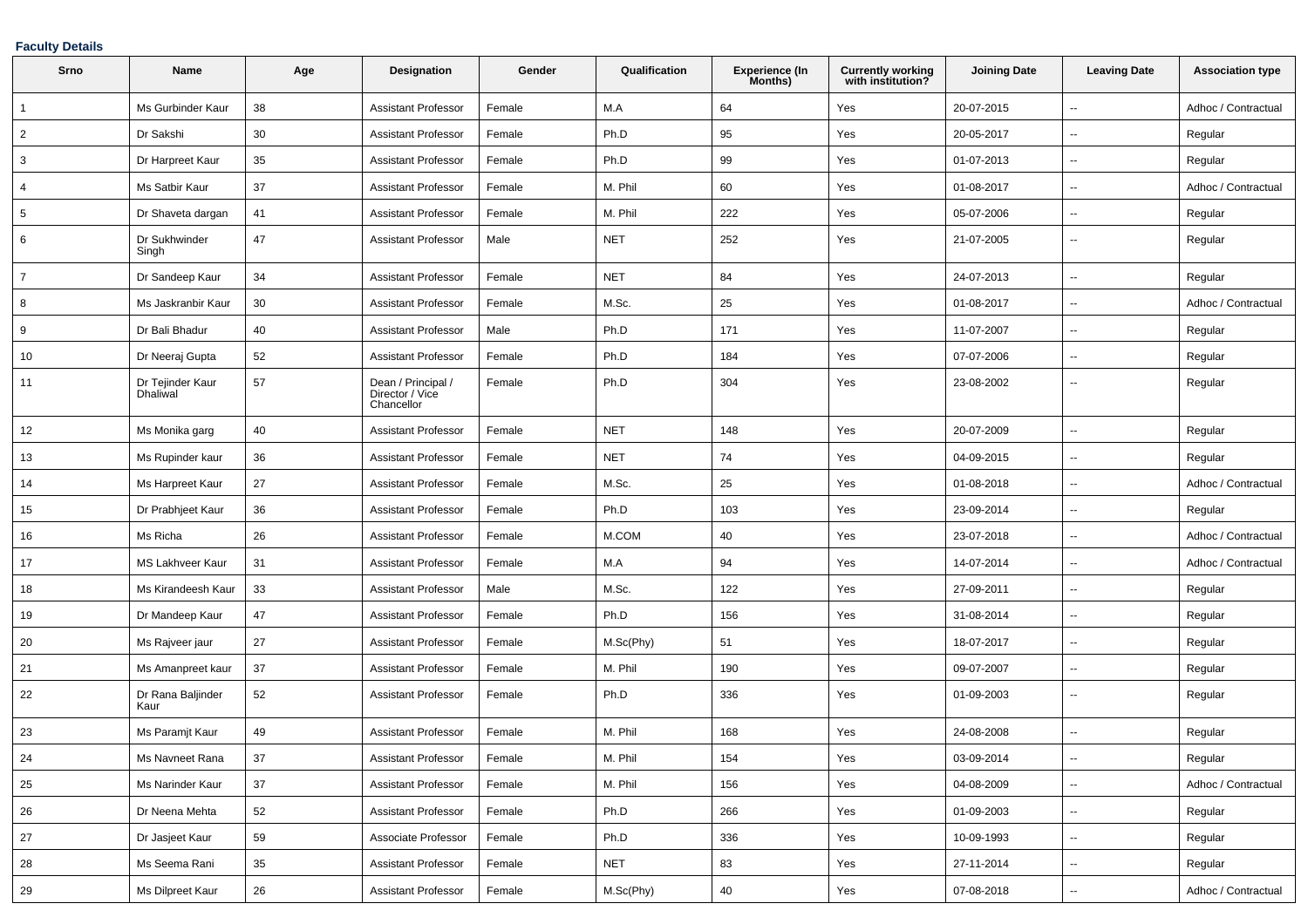| 30 | Ms Amandeep Kaur        | 32 | <b>Assistant Professor</b> | Female | <b>NET</b> | 40  | Yes | 24-07-2018 | $\overline{\phantom{a}}$ | Adhoc / Contractual |
|----|-------------------------|----|----------------------------|--------|------------|-----|-----|------------|--------------------------|---------------------|
| 31 | Dr Neeta Kumari         | 45 | <b>Assistant Professor</b> | Female | Ph.D       | 154 | Yes | 01-07-2013 | $\overline{\phantom{a}}$ | Regular             |
| 32 | Ms Ramandeep<br>Kaur    | 34 | <b>Assistant Professor</b> | Female | M.A        | 60  | Yes | 01-01-2017 | $\overline{\phantom{a}}$ | Other               |
| 33 | Ms Rimpjeet Kaur        | 30 | <b>Assistant Professor</b> | Female | <b>NET</b> | 98  | Yes | 27-08-2014 | $\sim$                   | Regular             |
| 34 | Ms Amandeep kaur        | 37 | Assistant Professor        | Female | M. Phil    | 46  | Yes | 08-08-2017 | $\sim$                   | Adhoc / Contractual |
| 35 | Dr Sunil Kumar          | 43 | <b>Assistant Professor</b> | Male   | Ph.D       | 224 | Yes | 05-07-2008 | $\overline{\phantom{a}}$ | Regular             |
| 36 | Ms Arti Sharma          | 36 | <b>Assistant Professor</b> | Female | <b>NET</b> | 147 | Yes | 06-07-2009 | $\overline{\phantom{a}}$ | Regular             |
| 37 | Dr Mandeep Kaur         | 44 | <b>Assistant Professor</b> | Female | Ph.D       | 216 | Yes | 20-07-2009 | $\overline{\phantom{a}}$ | Regular             |
| 38 | Ms Amritpal Kaur        | 36 | <b>Assistant Professor</b> | Female | <b>NET</b> | 78  | Yes | 16-07-2015 | $\overline{\phantom{a}}$ | Adhoc / Contractual |
| 39 | Ms Rajdeep Kaur         | 29 | <b>Assistant Professor</b> | Female | M.Sc.      | 40  | Yes | 01-08-2017 | $\overline{\phantom{a}}$ | Adhoc / Contractual |
| 40 | Dr Navneet Saini        | 38 | Assistant Professor        | Female | M. Phil    | 112 | Yes | 27-06-2012 | $\overline{\phantom{a}}$ | Regular             |
| 41 | Ms Ruchi Kalra          | 42 | <b>Assistant Professor</b> | Female | <b>NET</b> | 132 | Yes | 16-07-2010 | $\overline{\phantom{a}}$ | Regular             |
| 42 | Ms Roohi                | 39 | <b>Assistant Professor</b> | Female | <b>NET</b> | 123 | Yes | 07-07-2017 | $\sim$                   | Regular             |
| 43 | Dr Navpreet Kaur        | 33 | <b>Assistant Professor</b> | Female | M.Sc.      | 10  | Yes | 01-09-2021 | $\sim$                   | Adhoc / Contractual |
| 44 | Dr Sandeep Kaur         | 37 | <b>Assistant Professor</b> | Female | Ph.D       | 84  | Yes | 20-10-2015 | $\overline{\phantom{a}}$ | Regular             |
| 45 | Dr Jagmeet Kaur         | 36 | <b>Assistant Professor</b> | Female | Ph.D       | 131 | Yes | 18-07-2011 | $\overline{\phantom{a}}$ | Regular             |
| 46 | Dr Anita                | 36 | <b>Assistant Professor</b> | Female | Ph.D       | 144 | Yes | 27-09-2011 | $\overline{\phantom{a}}$ | Regular             |
| 47 | Dr Sukhwinder Kaur      | 45 | <b>Assistant Professor</b> | Female | Ph.D       | 179 | Yes | 25-11-2013 | $\overline{\phantom{a}}$ | Regular             |
| 48 | Dr Rupinder pal<br>Kaur | 37 | <b>Assistant Professor</b> | Female | Ph.D       | 182 | Yes | 15-06-2008 | $\sim$                   | Regular             |
| 49 | Ms Monika Juneja        | 39 | <b>Assistant Professor</b> | Female | M. Phil    | 162 | Yes | 12-03-2020 | $\overline{\phantom{a}}$ | Regular             |
| 50 | Dr Amanpreet Gill       | 39 | <b>Assistant Professor</b> | Female | Ph.D       | 144 | Yes | 01-08-2009 | $\overline{\phantom{a}}$ | Regular             |
| 51 | Ms Satinderpal Kaur     | 41 | <b>Assistant Professor</b> | Female | M. Phil    | 225 | Yes | 31-07-2007 | $\overline{\phantom{a}}$ | Regular             |
| 52 | Dr Jagdish Kumar        | 46 | <b>Assistant Professor</b> | Male   | Ph.D       | 208 | Yes | 02-08-2004 | $\sim$                   | Regular             |
| 53 | Ms Amanpreet Kaur       | 32 | <b>Assistant Professor</b> | Female | M.A        | 94  | Yes | 10-01-2014 | $\overline{\phantom{a}}$ | Regular             |
| 54 | Dr Nirmaljeet kaur      | 45 | <b>Assistant Professor</b> | Female | Ph.D       | 240 | Yes | 01-09-2003 | $\overline{\phantom{a}}$ | Regular             |
| 55 | Ms Gagandeep Kaur   41  |    | Assistant Professor        | Female | M. Phil    | 180 | Yes | 01-07-2013 |                          | Regular             |
| 56 | Mr Mandeep Singh        | 47 | <b>Assistant Professor</b> | Male   | NET        | 138 | Yes | 02-09-2015 | $\overline{\phantom{a}}$ | Regular             |
| 57 | Ms Jagdeep Kaur         | 27 | <b>Assistant Professor</b> | Female | M.Sc.      | 40  | Yes | 01-08-2017 | $\overline{\phantom{a}}$ | Adhoc / Contractual |
| 58 | Ms Kirandeep kaur       | 26 | <b>Assistant Professor</b> | Female | M.Sc.      | 40  | Yes | 07-08-2018 | $\overline{\phantom{a}}$ | Adhoc / Contractual |
| 59 | Ms Ramandeep<br>Kaur    | 29 | <b>Assistant Professor</b> | Female | <b>NET</b> | 40  | Yes | 06-08-2018 | $\overline{\phantom{a}}$ | Adhoc / Contractual |
| 60 | Mandeep Kaur            | 28 | <b>Assistant Professor</b> | Female | M.Sc.      | 28  | Yes | 09-08-2019 | $\overline{\phantom{a}}$ | Adhoc / Contractual |
| 61 | Kirandeep Kaur          | 33 | <b>Assistant Professor</b> | Female | M.Sc.      | 22  | Yes | 01-08-2019 | $\overline{\phantom{a}}$ | Adhoc / Contractual |